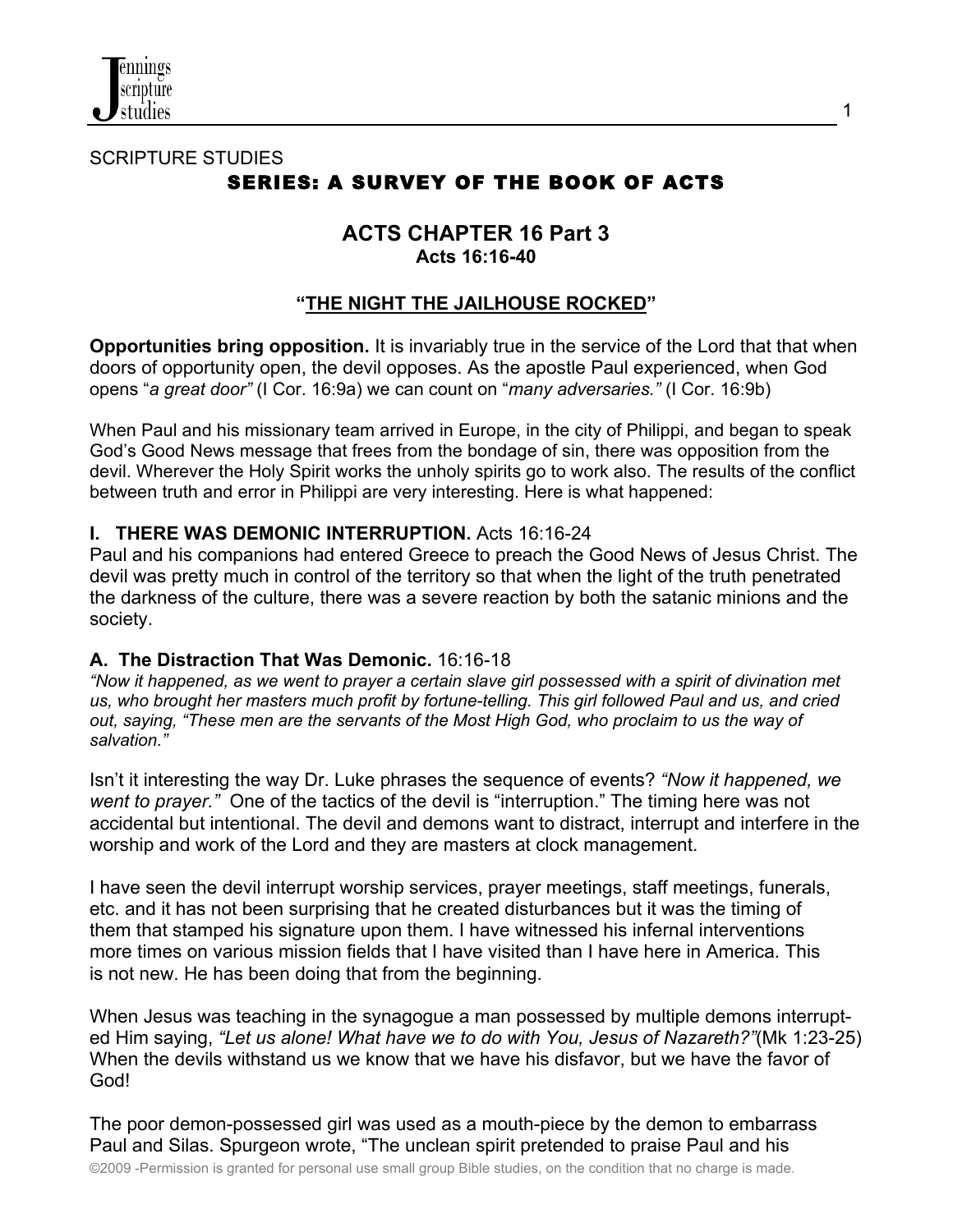

friends, either with the view of puffing them up with pride, or to disgust the better sort of people by leading them to identify the gospel with the ravings of the maniac girl."(Spurgeon's Devotional Bible)

## **B. The Denunciation That Was Dynamic.** Acts 16:16-18

"*And this she did for many days. But Paul, greatly annoyed, turned and said to the spirit, "I command you in the name of Jesus Christ to come out of her." And he came out that very hour."*

Paul and company tolerated this distraction for "*many days"* before dealing with the situation. The demon in the girl spoke the truth about Paul and his missionary team, but when and if the devil ever tells the truth, he does it in a way that he hopes will discredit God's truth.

Paul's patience and tolerance at an end, he turned on the girl and vehemently command-ed the demon "*in the name of Jesus Christ to come out of her."* And we read that "*he came out that very hour."* Here was a public exorcism that exposed the evil motivation of the masters of the girl and the merchants who were profiting from her demonic activities. It also brought down the wrath of the multitude upon Paul and company.

## **C. The Detention That Was Dramatic.** Acts 16:19-24

"*But when her masters saw that their hope of profit was gone, they seized Paul and Silas and dragged them into the marketplace to the authorities. And they brought them to the magistrates, and said, "These men, being Jews, exceedingly trouble our city; and they teach customs which are not lawful for us, being Romans, to receive or observe." Then the multitude rose up together against them; and the magistrates tore off their clothes and commanded them to be beaten with rods." And when they had laid many stripes on them, they threw them into prison, commanding the jailer to keep them securely. Having received such a charge, he put them into the inner prison and fastened their feet in the stocks."*

There was a counter-attack by the devil when Paul cast the demon out of the damsel. The citizenry, led by the greedy merchants, attacked the missionaries, dragged them before the authorities, used anti-Semitic verbiage saying, "*These men, being Jews, exceedingly trouble our city"*, which resulted in Paul and companions being stripped naked, beaten and jailed. The opportunity to advance the gospel resulted in intense opposition to the gospel. But that is not the end of the story. God always wins! This is how He did it…..

#### **II. THERE WAS DIVINE INTERVENTION.** Acts 16:25-28

 *"But at midnight Paul and Silas were praying and singing hymns to God, and the prisoners were listening to them. Suddenly there was a great earthquake, so that the foundations of the prison were shaken; and immediately all the doors were opened and everyone's chains were loosed.* And the keeper of the prison, awaking from sleep and seeing the prison doors open, *supposing the prisoners had fled, drew his sword and was about to kill himself. But Paul called with a loud voice, saying, "Do yourself no harm, for we are all here."*

**A. The Singing in Jail.** "*Paul and Silas were praying and singing hymns to God."* Indeed, as Job said *"God my Maker, gives songs in the night."* (Job 35:10) Genuine Christianity is not a sigh but a song! Therefore, midnight melodies echoed throughout the dungeon in Philippi as Paul and his co-worker sang hymns and prayed "*and the prisoners*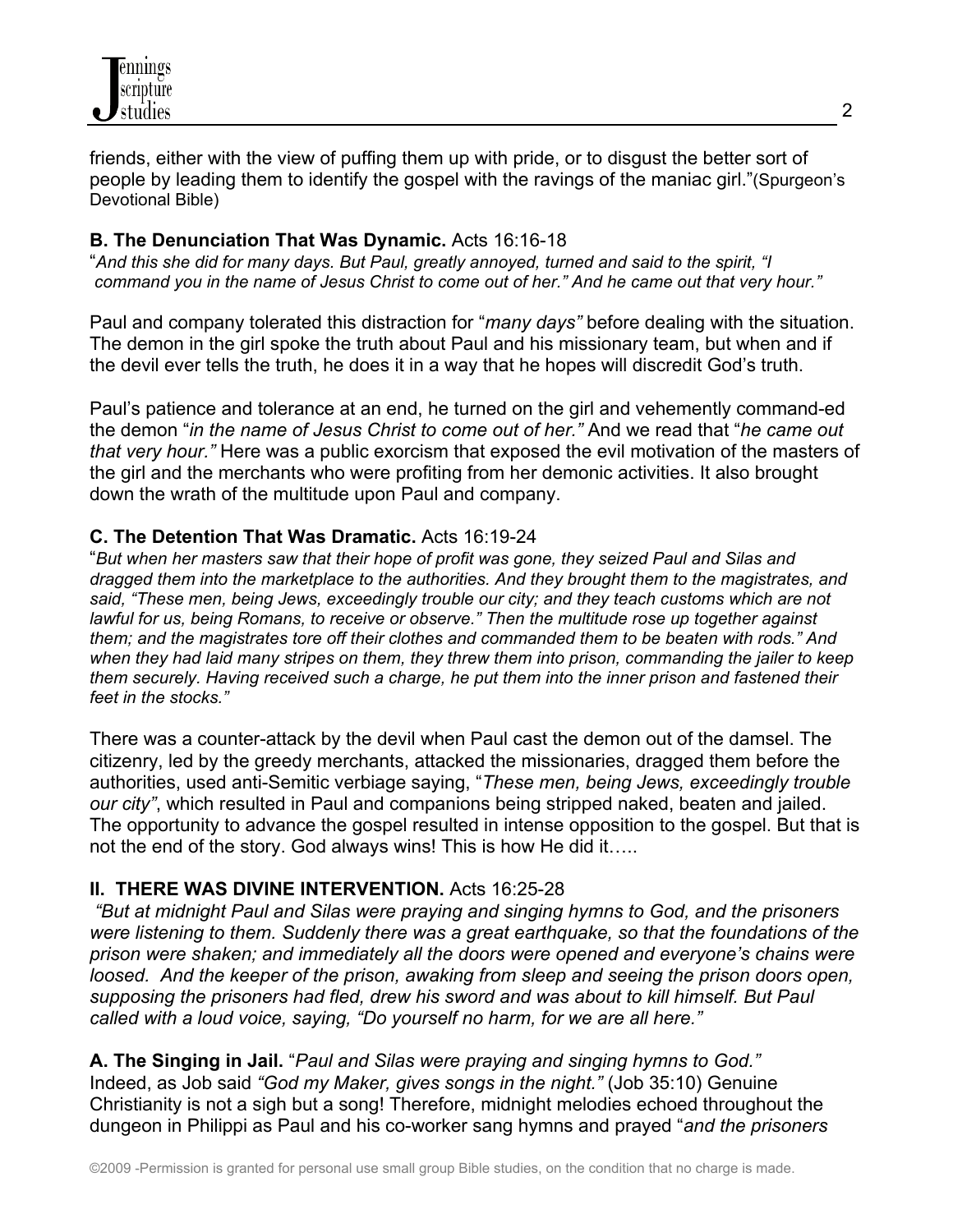*were listening to them."* It would be saying the obvious to say that Paul and Silas had a "captive audience!"

Stripped of clothing, beaten and then shackled with feet in stocks is not a good posture for singing duets. But sing they did and what a testimony that must have been to the other prisoners. Martin Luther said, "Even when I cannot seem to pray, thank God, I can always sing!" They had never heard anything like it. What an encouragement for us to go public with our Christianity!

## **B. The Shaking Of The Jail.** "*Suddenly there was a great earthquake."*

God has many means by which to get one's attention. Whether the earthquake occurred as a result of God moving the earth or as a result of natural forces, it accomplished a divine purpose. The timing of it suggests that God was in control of it.

## **C. The Salvation Of The Jailer** - Acts 16:29-34

*"Then he called for a light, ran in, and fell down trembling before Paul and Silas. And he brought them out and said, "Sirs, what must I do to be saved?" So they said, "Believe on the Lord Jesus Christ, and you will be saved, you and your household." Then they spoke the word of the Lord to him and to all who were in his house. And he took them the same hour of the night and washed their stripes. And immediately he and all his family were baptized. Now*  when he had brought them into his house, he set food before them; and he rejoiced, having *believed in God with all his household."*

Suddenly awakened from his sleep by the shaking of the earth, and aware that such a destructive force probably freed the prisoners, for which, under penalty of death he as jailer was responsible, he ran to Paul and Silas who were obviously in touch with the Power that shook the place so violently.

He said, *"Sirs, what must I do to be saved?"* He must have had respect for them to address them as "*Sirs.*" Wardens of prisons do not address lowly prisoners as "*Sir.*" The demeanor and the testimonies of Paul and Silas had registered with this man. It is my belief that Paul and Silas had previously witnessed to this jailer which laid the basis for him coming to them with the question, "*what must I do to be saved?"* He was not speaking of being saved from an earthquake. He could have escaped to the outside of the prison had he wanted to for "*all the doors were opened and everyone's chains were loosed."*

No, this man was not seeking salvation from an "earthquake" but from a "soul quake!" He thought judgment day had come and he was not ready to meet his Maker. He had heard these missionaries singing and praying and he knew that they had something that he did not have. Do not miss the words "*Then they spoke the word of the Lord to him."* God got his attention and Paul and Silas gave him the answer to the question, *"What must I do to be saved?"*

The answer given was, *"Believe on the Lord Jesus Christ, and you will be saved, you and your household."* Notice that they did not present a partial Savior but the totality of His Person. It means that Jesus is to be received as *Lord.* By this His deity is being acknowledged and He has the right to rule one's life; it means one must believe in Him as *Jesus* the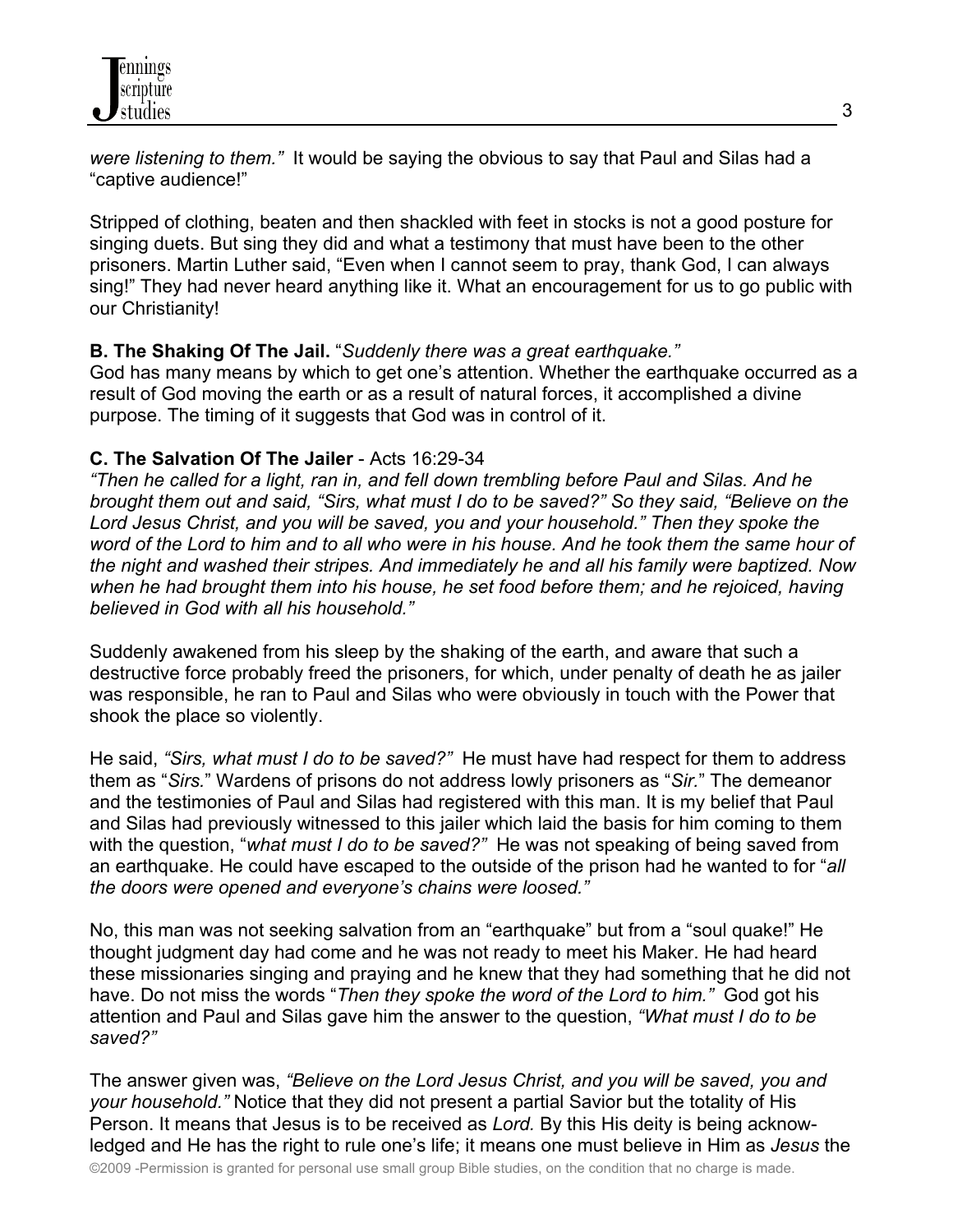Savior, the One whose death and resurrection makes it possible to be forgiven; it means to acknowledge Him as the *Christ*, that is, the only One appointed by God to save the guilty sinner.

Saving belief is more than accepting the premise that there is a God. The devils believe in God and are not saved. (James 2:19) To believe savingly is to accept the totality of the Person of the Lord Jesus Christ. We are saved by the Lord Jesus Christ's atonement, not by our attainment; by God's mercy, not by our merit; by Jesus' dying, not by our doing! The night the jailhouse rocked, the jailer and his family were saved by believing individually in the Lord Jesus Christ for salvation and to prove it they were baptized. What a night!

## **III. THERE WAS DECISIVE INTERACTION.** Acts 16:35-40

A jailbreak had been averted, a jailer had been converted and now the jailbirds were about to be vindicated.

## **A. The Release of The Missionaries.**

*"And when it was day, the magistrates sent the officers, saying, "Let those men go." So the keeper of the prison reported these words to Paul, saying, "The magistrates have sent to let you go. Now therefore depart, and go in peace."*

The merchants had lost their money-making scheme when the demon was cast out of the poor girl who was bringing them money by her fortune-telling and now the magistrates lost face when they discovered that their hasty arrest of Paul and Silas was illegal because they were Roman citizens and to be beaten and imprisoned without trial was contrary to Roman laws. Consequently, word was sent to the prison to release Paul and Silas.

# **B. The Response of The Missionaries.**

*"But Paul said to them, "They have beaten us openly, uncondemned Romans, and have thrown us into prison. And now do they put us out secretly? No indeed! Let them come themselves and get us out." And the officers told these words to the magistrates, and they were afraid when they heard that they were Romans. Then they came and pleaded with them and brought them out, and asked them to depart from the city."*

I love this part of the story. We do not need to roll over and play dead when we are unjustly violated in public. Paul knew the privileges of a Roman citizen and that he had been publicly disgraced. If they were to ever have credibility restored and have any further ministry in this country, the authorities would have to publicly acknowledge their error. Therefore, the public appearance of the magistrates at the jail to release Paul and Silas went a long way in restoring the honor of these two honorable men.

# **C. The Reunion of The Missionaries.**

"*So they went out of the prison and entered the house of Lydia; and when they had seen the brethren, they encouraged them and departed."*

Lydia's house evidently had become the meeting place for the new church in Philippi. So was logical for the freed missionaries to lodge at Lydia's. Do not miss these words: "*when they had seen the brethren…."* Who were "*the brethren"*? Evidently they were servants in